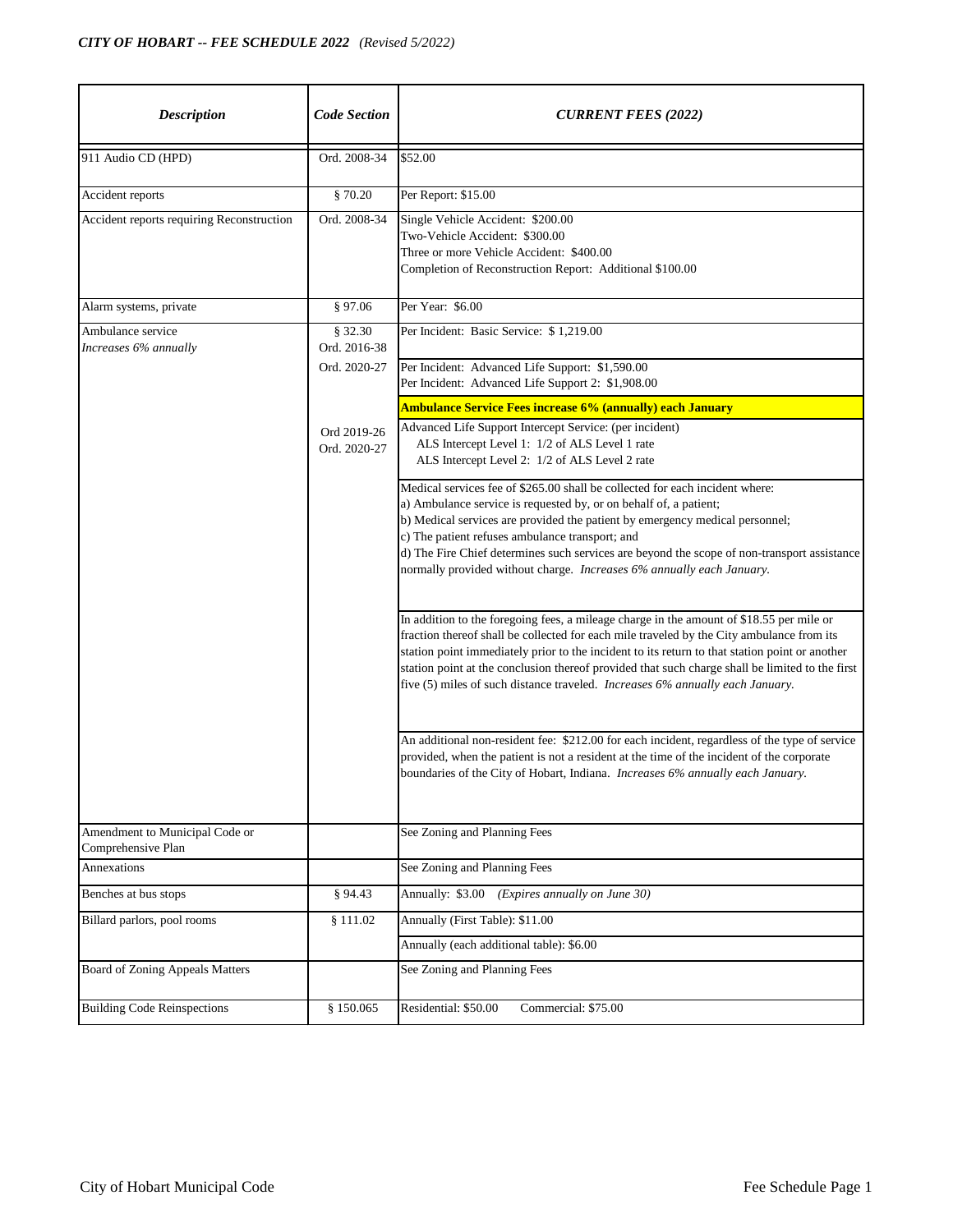| <b>Description</b>                                                      | <b>Code Section</b>    | <b>CURRENT FEES (2022)</b>                                                                                                                                                                                                                                                                                                                                                                                                                                                                                                                                                                                                                                                                                                                                                                                                                                                               |
|-------------------------------------------------------------------------|------------------------|------------------------------------------------------------------------------------------------------------------------------------------------------------------------------------------------------------------------------------------------------------------------------------------------------------------------------------------------------------------------------------------------------------------------------------------------------------------------------------------------------------------------------------------------------------------------------------------------------------------------------------------------------------------------------------------------------------------------------------------------------------------------------------------------------------------------------------------------------------------------------------------|
| Building contractors, subcontractors                                    | § 150.005<br>\$150.063 | Application Fee: \$125.00<br>Initial License Fee: \$125.00<br>Each general contractor and/or subcontractor shall submit an application for a license, on a<br>form provided by the Clerk-Treasurer, accompanied by an application fee. Upon approval<br>of the application and payment of a license fee, a license shall be issued. The license shall<br>expire annually on December 31                                                                                                                                                                                                                                                                                                                                                                                                                                                                                                  |
|                                                                         |                        | Annual License Renewal: \$75.00<br>Each general contractor and/or subcontractor shall renew his or her license annually, not<br>later than January 30 of each year.                                                                                                                                                                                                                                                                                                                                                                                                                                                                                                                                                                                                                                                                                                                      |
| <b>Building moving</b>                                                  | § 150.033<br>§ 150.063 | Buildings greater than or equal to 400 sq. ft.: \$52.00<br>Buildings less than 400 sq. ft.: \$11.00                                                                                                                                                                                                                                                                                                                                                                                                                                                                                                                                                                                                                                                                                                                                                                                      |
| <b>Building Permits</b>                                                 | § 150.071<br>§ 150.063 | \$9.00 per \$1,000 of estimated construction cost<br>(\$40.00 Minimum)                                                                                                                                                                                                                                                                                                                                                                                                                                                                                                                                                                                                                                                                                                                                                                                                                   |
| <b>Residential Room</b><br><b>Additions</b>                             | \$150.063              | Residential Room Addition: \$9.00 per \$1,000 of estimated construction cost.<br>(\$155.00. Minimum)                                                                                                                                                                                                                                                                                                                                                                                                                                                                                                                                                                                                                                                                                                                                                                                     |
| <b>Occupancy Permits</b>                                                | \$150.063              | Occupancy Permit: Residenttial: \$75.00 Commercial: \$150.00<br>An occupancy permit fee shall be charged for each permit issued excepting only permits<br>issued for residential accessory buildings or structures or maintenance work, and shall be<br>collected at the time the building permit is issued.<br>Temporary or Partial Occupancy Permit: Residential: \$50.00 Commercial: \$100.00                                                                                                                                                                                                                                                                                                                                                                                                                                                                                         |
| <b>Inspection Fees</b>                                                  | \$150.063              | Inspection fee (after 1st 3): \$65.00<br>An additional inspection fee shall be due and payable in advance for each inspection<br>required in excess of 3, when additional inspections are necessary as a result of the owner<br>or contractor's incomplete or deficient work, or the inspector's inability to gain access to the<br>premises.                                                                                                                                                                                                                                                                                                                                                                                                                                                                                                                                            |
| Building Permits for New Commercial<br><b>Building</b><br>and Additions | §150.063               | \$50.00 for the first \$1,000.00 in construction value plus an additional<br>\$14.00 for each additional \$1,000.00 in construction value over the first<br>\$1,000.00; provided that, the minimum permit fee total shall be \$500.00. In addition, a<br>\$50.00 zoning fee shall be charged, so that the total minimum fee, inclusive of the zoning<br>fee shall be \$550.00. Construction value is determined by the Interational Code Council's<br>Building Valuation Data table using the construction type and occupancy classification as<br>listed on the State Design Release.<br>For all commercial projects with a construction value of Ten Million Dollars or more, the<br>Mayor shall have the discretion to negotiate the cost of required building permit fees to<br>create incentives for qualifying commerical projects to promote economic growth and job<br>creation. |
| Building Permits for New Multi Family<br>Construction                   | \$150.063              | Applies to four (4) or fewer units. $$40.00$ for the first $$1,000.00$ in construction value plus<br>an additional \$10.00 for each additional \$1,000.00 in construction value over the first<br>\$1,000.00, provided that, the minumum permit fee total shall be \$400.00. In addition, a<br>\$50.00 zoning fee, shall be charged, so that the total minimum fee, inclusive of the zoning<br>fee shall be \$450.00.                                                                                                                                                                                                                                                                                                                                                                                                                                                                    |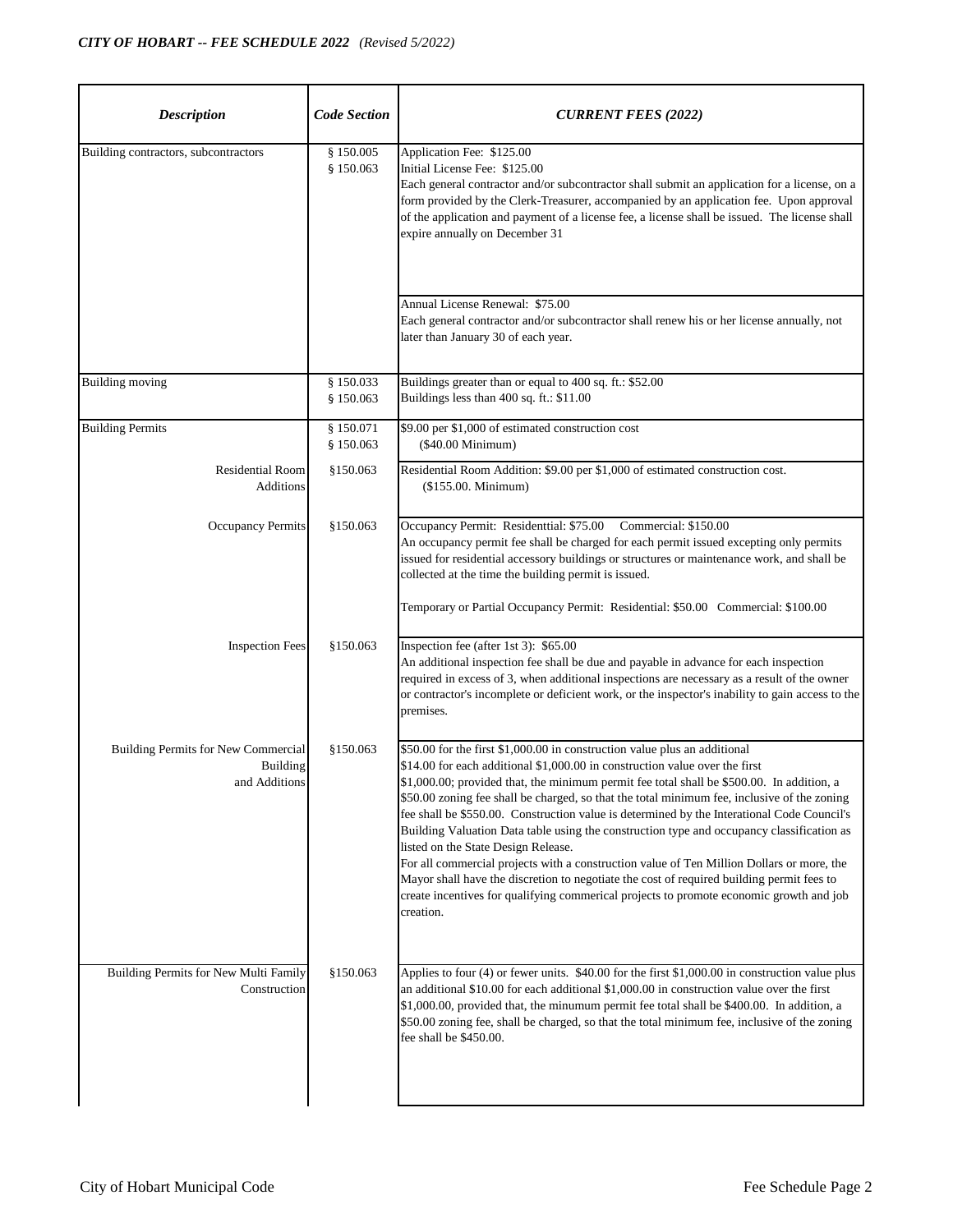| <b>Description</b>                                                                                            | <b>Code Section</b> | <b>CURRENT FEES (2022)</b>                                                                                                                                                                                                                                                                                                                                                                                                                                                                                                                                                                                                                                                                                                                                                                                                                                                                                                                                                                                                                                                                                       |
|---------------------------------------------------------------------------------------------------------------|---------------------|------------------------------------------------------------------------------------------------------------------------------------------------------------------------------------------------------------------------------------------------------------------------------------------------------------------------------------------------------------------------------------------------------------------------------------------------------------------------------------------------------------------------------------------------------------------------------------------------------------------------------------------------------------------------------------------------------------------------------------------------------------------------------------------------------------------------------------------------------------------------------------------------------------------------------------------------------------------------------------------------------------------------------------------------------------------------------------------------------------------|
| <b>Building Permit for Commercial</b><br><b>Accessory Structures</b>                                          | \$150.063           | \$50.00 for the first \$1,000.00 in construction value plus an additional<br>\$14.00 for each additional \$1,000.00 in construction value over the first<br>\$1,000.00; provided that, the minimum permit fee total shall be \$300.00. In addition, a<br>\$50.00 zoning fee, shall be charged, so that the total minimum fee, inclusive of the zoning<br>fee shall be \$350.00. Construction value is determined by the International Code Council's<br>Building Valuation Data table using the construction type and occupancy classification as<br>listed on the State Design Release.                                                                                                                                                                                                                                                                                                                                                                                                                                                                                                                         |
| <b>Building Permits for Commercial</b><br>Remodeling                                                          | §150.063            | \$50.00 for the first \$1,000.00 in construction value plus an additional \$12.00 for each<br>additional \$1,000.00 in construction value over the first \$1,000.00; provided that the<br>minimum permit fee total shall be \$300.00. In addition, a \$50.00 zoning fee, shall be<br>charged, so that the total minimum fee, inclusive of the zoning fee shall be \$350.00.                                                                                                                                                                                                                                                                                                                                                                                                                                                                                                                                                                                                                                                                                                                                      |
| <b>Building Permits for Signs</b>                                                                             | \$154.381           | 1.) Temporary Signs and Banners: \$24.00. In addition, a \$12.00 zoning fee, shall be<br>charged, so that the total fee, inclusive of the zoning fee, shall be \$36.00;<br>2.) Sign face change, only: \$24.00. In addition, a \$12.00 zoning fee, shall be charged, so<br>that the total fee, inclusive of the zoning fee, shall be \$36.00;<br>3.) Permanent Signs: \$50.00 per sign plus an additional \$10.00 for each 100 square feet of<br>sign display area, or fraction thereof, provided that, the minimum fee shall be \$50.00. In<br>addition, a \$50.00 zoning fee, shall be charged, so that the total minimum fee, inclusive of<br>the zoning fee shall be \$100.00.<br>4.) Billboards and New Multi-Tenant Pylon Signs: \$30.00 for the first \$1,000.00 in<br>construction value plus an additional \$10.00 for each additional \$1,000.00 in construction<br>value over the first \$1,000.00; provided that, the minimum permit fee shall be \$120.00. In<br>addition, a \$50.00 zoning fee, shall be charged, so that the total minimum fee, inclusive of<br>the zoning fee shall be \$170.00. |
| Building Permits for Swimming Pools not<br>Adjacent to or part of Single Family<br>Residences                 | \$150.063           | \$12.00 for each \$1,000.00 in construction value, provided that the minimum permit fee<br>total shall be \$300.00. In addition, a \$50.00 zoning fee shall be charged, so that the total<br>minimm fee, inclusive of the zoning fee shall be \$350.00.                                                                                                                                                                                                                                                                                                                                                                                                                                                                                                                                                                                                                                                                                                                                                                                                                                                          |
| Building Permits for Installation or Removal<br>of Underground Storage<br>Tank                                | \$150.063           | \$100.00. In addition, a \$50.00 zoning fee shall be charged, so that the minimum fee,<br>inclusive of the zoning fee shall be \$150.00.                                                                                                                                                                                                                                                                                                                                                                                                                                                                                                                                                                                                                                                                                                                                                                                                                                                                                                                                                                         |
| <b>Building Permit for Commercial</b><br>Fences                                                               | \$150.063           | \$12.00 for each \$1,000.00 in construction value or fraction thereof, provided that the<br>minimum permit fee shall be \$300.00. In addition, a \$500 zoning fee, shall be charged, so<br>that the total fee, inclusive of the zoning fee shall be \$350.00.                                                                                                                                                                                                                                                                                                                                                                                                                                                                                                                                                                                                                                                                                                                                                                                                                                                    |
| Plot Plan review for Commercial Paving<br>and Flatwork (includes concrete, asphalt<br>and other<br>materials) | \$150.063           | \$50.00 for the first \$1,000.00 in construction value plus an additional \$12.00 for each<br>additional \$1,000.00 in construction value over the first \$1,000.00; provided that, the<br>minimum permit fee shall be \$300.00. In addition, a \$50.00 zoning fee shall be charged so<br>that the total minimum fee, inclusive of the zoning fee shall be \$350.00.                                                                                                                                                                                                                                                                                                                                                                                                                                                                                                                                                                                                                                                                                                                                             |
| <b>Building Permits for Residential</b><br><b>Flatwork or Paving</b>                                          | \$150.063           | \$9.00 for each \$1,000 in construction value or fraction thereof, provided that the minimum<br>permit fee shall be \$40.00. In addition, a \$12.00 zoning fee, shall be charged, so that the<br>total fee, inclusive of the zoning fee, shall be \$52.00.                                                                                                                                                                                                                                                                                                                                                                                                                                                                                                                                                                                                                                                                                                                                                                                                                                                       |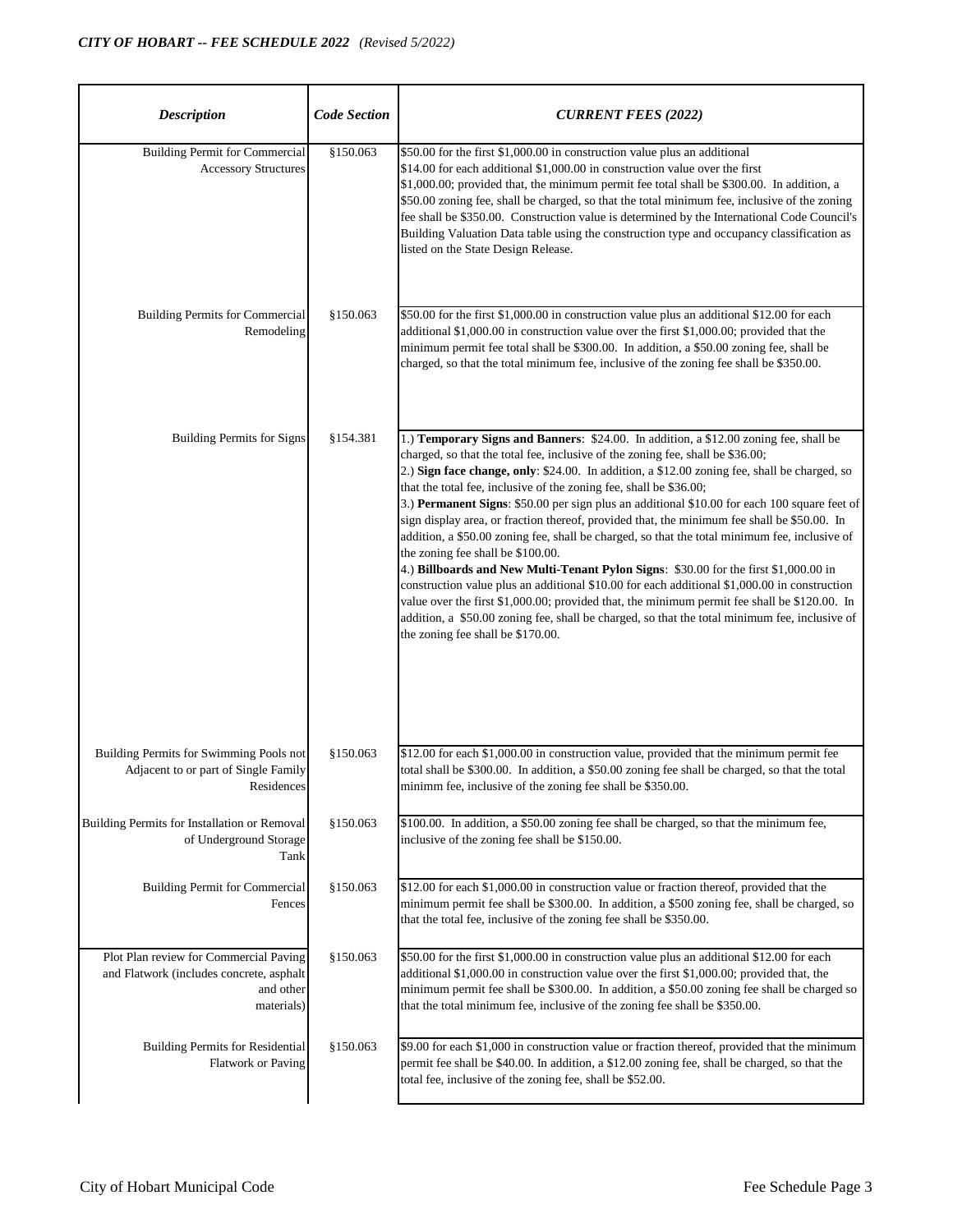| <b>Description</b>                                                                          | <b>Code Section</b>    | <b>CURRENT FEES (2022)</b>                                                                                                                                                                                                                                                                                                                                                                                                                       |
|---------------------------------------------------------------------------------------------|------------------------|--------------------------------------------------------------------------------------------------------------------------------------------------------------------------------------------------------------------------------------------------------------------------------------------------------------------------------------------------------------------------------------------------------------------------------------------------|
| Building Permits for Residential Fences,<br>Pools, Decks and Accessory<br><b>Structures</b> | \$150.063              | \$9.00 for each \$1,000.00 in construction value or fraction thereof, provided that, the<br>minimum permit fee shall be \$75.00. In addition, a \$12.00 zoning fee shall be charged, so<br>that the total minimum fee, inclusive of the zoning fee, shall be \$87.00.                                                                                                                                                                            |
| Building Permits and Inspection Fees for<br>Fireplaces and Woodburning Stoves               | §150.063               | \$9.00 per \$1,000.00 value of construction, the minimum permit fee being not less than<br>\$40.00.                                                                                                                                                                                                                                                                                                                                              |
| Building Regulations Permitting and<br>Inspections of Fill Activities                       | \$150.103              | See Fill Permits and Inspections                                                                                                                                                                                                                                                                                                                                                                                                                 |
| <b>Burning Fee</b>                                                                          | Ord. 2017-01           | \$50.00 per scheduled burn for land or forest management purposes                                                                                                                                                                                                                                                                                                                                                                                |
| Cats, dogs                                                                                  | § 90.35                | Dogs: Unaltered: \$11.00 per dog<br>Spayed or Neutered: \$3.00 per dog                                                                                                                                                                                                                                                                                                                                                                           |
|                                                                                             |                        | Cats: Unaltered: \$11.00 per cat<br>Spayed or Neutered: \$2.00 per cat                                                                                                                                                                                                                                                                                                                                                                           |
|                                                                                             |                        | Duplicate License Tag: \$1.00 each                                                                                                                                                                                                                                                                                                                                                                                                               |
| Cell and Wireless Communication Towers                                                      | \$154.403<br>\$150.063 | Application Fee for both towers and co-locates \$530.00. In addition, a<br>\$50.00 zoning fee shall be charged, so that the total fee, inclusive of the zoning fee, shall be<br>\$580.00.                                                                                                                                                                                                                                                        |
|                                                                                             |                        | Fee for Maintenance or upgrade of existing tower: Zoning Fee only \$50.00                                                                                                                                                                                                                                                                                                                                                                        |
| Cemetery lots                                                                               | § 92.02                | Per Lot: \$103.00<br>Lots may be sold for a lesser amount with the consent, in writing, of the City Council, but<br>not less than 0.50 per square foot.                                                                                                                                                                                                                                                                                          |
| Commercial animal establishments, kennels                                                   | \$90.47                | Registration Fee: \$11.00<br>If the application shall be approved, any commercial establishment, i.e. pet shop, store,<br>permanent auction facility, riding facility, stable, training facility, boarding facility or<br>permanent residence of animals that perform for money, shall either hold a current Indiana<br>retail merchants certificiate for the business so approved or pay to the city's Clerk-Treasurer<br>the registration fee. |
|                                                                                             |                        | <b>Breeding Kennel Fees:</b><br>Less than 15 animals: \$11.00<br>16 to 40 animals: \$16.00<br>More than 41 animals: \$21.00<br>If the application shall be approved, dog or cat kennels established for the breeding or sale<br>of the animals shall pay the registration fee to the city's Clerk-Treasurer for the number of<br>animals over 4 months of age.                                                                                   |
| Construction trailers, temporary                                                            | § 154.341              | Application Fee: \$52.00                                                                                                                                                                                                                                                                                                                                                                                                                         |
|                                                                                             |                        | Inspection Fee: \$52.00                                                                                                                                                                                                                                                                                                                                                                                                                          |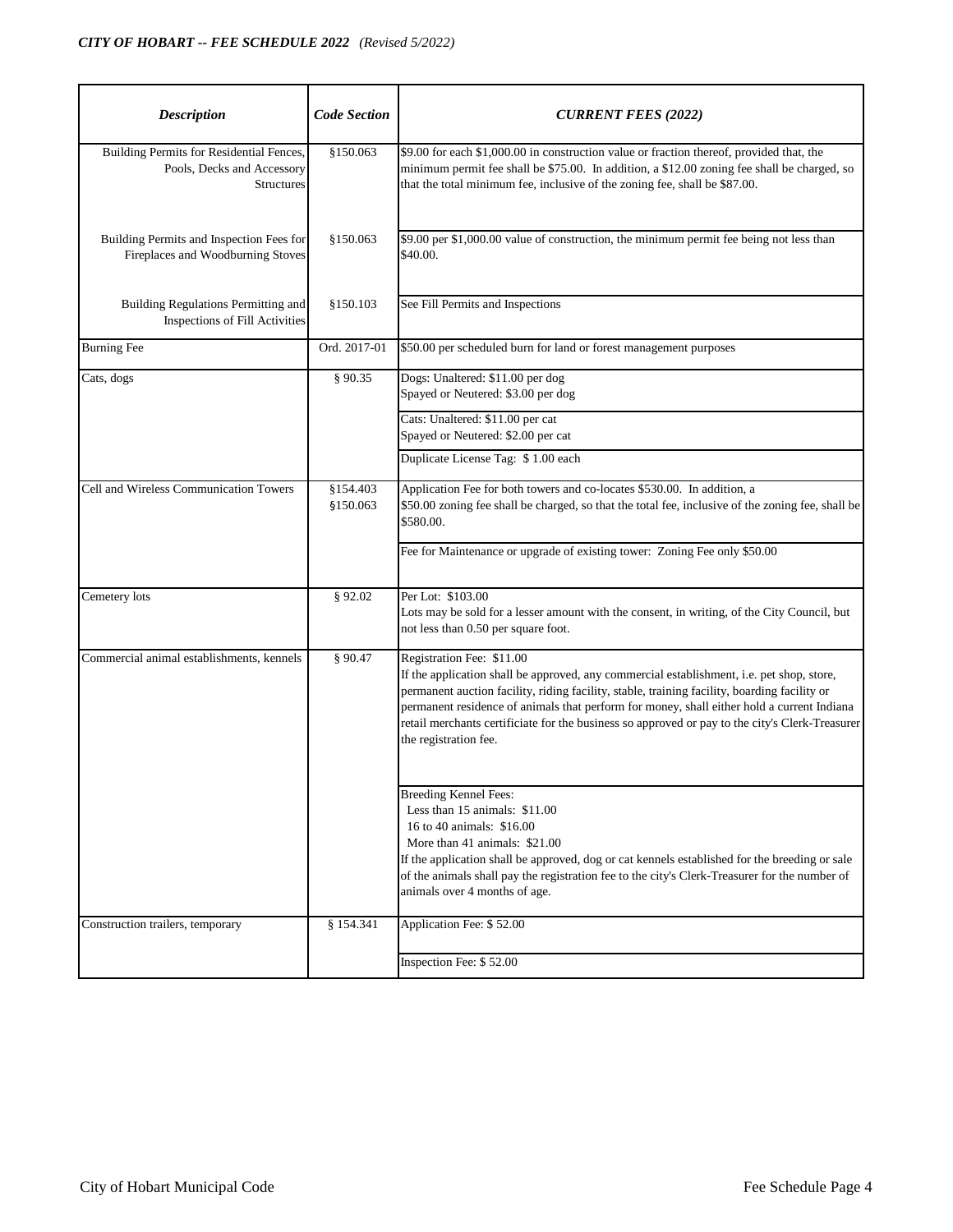| <b>Description</b>                                                    | <b>Code Section</b>      | <b>CURRENT FEES (2022)</b>                                                                                                                                                                                                               |
|-----------------------------------------------------------------------|--------------------------|------------------------------------------------------------------------------------------------------------------------------------------------------------------------------------------------------------------------------------------|
| <b>Contractors Licensing</b><br>(Licenses expire annually: Dec. 31st) | § 115.03<br>\$150.063    | Application Fee: \$125.00<br>This fee shall accompany an application for examination as a contractor or as a registrant.                                                                                                                 |
|                                                                       |                          | Initial License Fee: \$125.00<br>Fee is required as the initial license fee for the initial issuance of the license or certificate of<br>registration upon successful passage of the examination and registration.                       |
|                                                                       |                          | Annual License Renewal: \$75.00<br>Every general contractor and/or subcontractor shall renew his or her license annually, not<br>later than January 30 of each year.                                                                     |
|                                                                       |                          | Non-licensed contractor: fines up to \$2,500.00                                                                                                                                                                                          |
| Criminal History Background Check                                     | Ord. 2008-34             | \$20.00                                                                                                                                                                                                                                  |
| Debris on streets, removal by city                                    | § 150.011                | Minimum Charge: \$515.00<br>Additional charges if costs < \$500:<br>Labor: \$37.00 per man per hour<br>Equipment: \$9.00 per hour<br>Dump fees per truck: \$81.00<br>Overhead: 31% of subtotal<br>Outside normal working hours: Add 155% |
| Demolition permits                                                    | \$150.013                | Residential dwellings: \$220.00                                                                                                                                                                                                          |
|                                                                       | \$150.063                | Residential accessory over 100 sf: \$75.00                                                                                                                                                                                               |
|                                                                       |                          | Commercial Structure under 2,000 sq. ft.: \$ 300.00                                                                                                                                                                                      |
|                                                                       |                          | Commercial Structure greater than or equal to 2,000 sq. ft:<br>$$300.00 + $0.45$ per sq. ft over 2,000 square feet                                                                                                                       |
| Dogs, cats                                                            | § 90.35                  | Dogs: Unaltered: \$11.00 per dog<br>Spayed or Neutered: \$3.00 per dog                                                                                                                                                                   |
|                                                                       |                          | Cats: Unaltered: \$11.00 per cat<br>Spayed or Neutered: \$2.00 per cat                                                                                                                                                                   |
|                                                                       |                          | Duplicate License Tag: \$1.00 each                                                                                                                                                                                                       |
| Dumping permit                                                        | § 50.003<br>Ord. 2019-35 | Semi-Annual: \$25.00 (January 1st - June 30th / July 1st - December 31st)<br>Proof of residency required.                                                                                                                                |
|                                                                       |                          | Concrete delivered to City dump station:<br>\$20.00 per pick-up truck load.<br>Concrete picked up by the City: \$60.00 per load                                                                                                          |
| Electric service, temporary                                           | § 150.069<br>\$150.063   | Temp Service: 1st 100 amps: \$ 206.00<br>Additional \$155.00 for each additional 100 amps                                                                                                                                                |
| <b>Electric Contractors</b>                                           | § 51.21                  | Application Fee: \$125.00                                                                                                                                                                                                                |
| (Licenses expire annually: Dec 31st)                                  | \$51.22<br>§ 150.063     | Initial License Fee: \$125.00                                                                                                                                                                                                            |
|                                                                       |                          | Annual License Renewal: \$75.00                                                                                                                                                                                                          |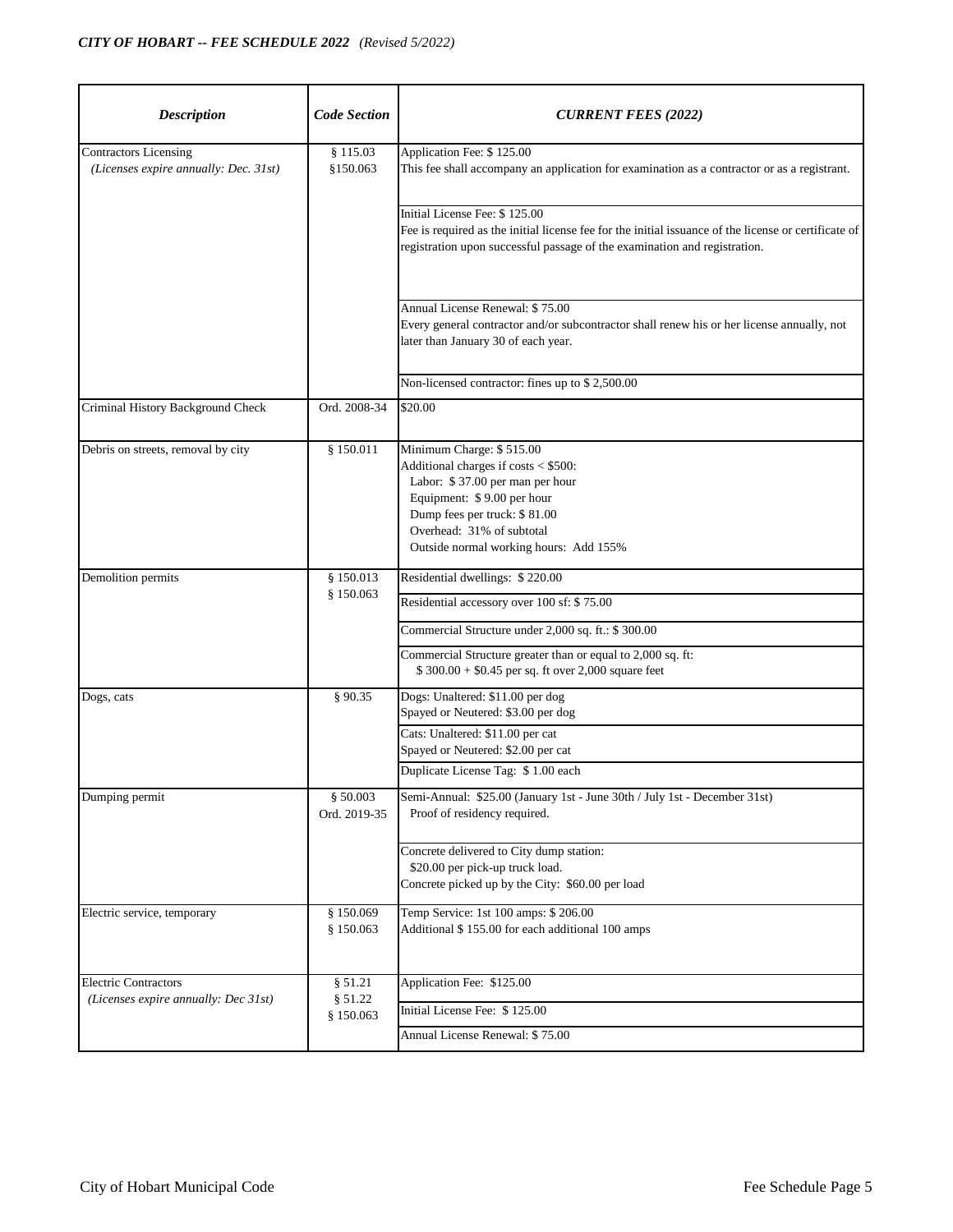| <b>Description</b>                                                                                                               | <b>Code Section</b>  | <b>CURRENT FEES (2022)</b>                                                                                                                                                                                                                                                                                                                                                                           |
|----------------------------------------------------------------------------------------------------------------------------------|----------------------|------------------------------------------------------------------------------------------------------------------------------------------------------------------------------------------------------------------------------------------------------------------------------------------------------------------------------------------------------------------------------------------------------|
| <b>Electrical Permits and Inspections</b>                                                                                        | § 51.41<br>§ 150.063 | New Construction / Upgrade: \$.62 per amp (Minimum: \$124.00)<br>Includes up to 2 visits: rough & final                                                                                                                                                                                                                                                                                              |
|                                                                                                                                  |                      | Reinspections: Residential: \$50.00                                                                                                                                                                                                                                                                                                                                                                  |
|                                                                                                                                  |                      | Reinspections: Commercial: \$75.00                                                                                                                                                                                                                                                                                                                                                                   |
|                                                                                                                                  |                      | Misc. Residential Inspections: \$50.00                                                                                                                                                                                                                                                                                                                                                               |
|                                                                                                                                  |                      | Misc. Commercial Inspections: \$75.00                                                                                                                                                                                                                                                                                                                                                                |
|                                                                                                                                  |                      | Temporary Early Service: \$50.00                                                                                                                                                                                                                                                                                                                                                                     |
| Excavations                                                                                                                      | § 94.22              | Permit Application Fee:<br>Lateral Cut: \$50.00<br>Longitudinal Cut: \$100.00                                                                                                                                                                                                                                                                                                                        |
|                                                                                                                                  | \$150.093            | Deposit per parcel to be excavated: \$52.00                                                                                                                                                                                                                                                                                                                                                          |
| Fill Permits and Inspections                                                                                                     | \$150.103            | Filing Fee for Grading or fill activites proposed upon property:<br>with actual residential use: \$50.00<br>with actual agricultural, commercial or industrial use: \$100.00                                                                                                                                                                                                                         |
|                                                                                                                                  |                      | Application Review / Inspection Fee: if needed as determined by the Zoning Administrator,<br>City Engineer or Stormwater Coordinator:<br>Grading or fill activities proposed on property:<br>with actual residential use: \$25.00 per<br>inspection after first two inspections<br>with an actual agricultural, commercial<br>or industrial use: \$25.00 per inspection after first two inspections. |
| Fingerprints (non-resident)                                                                                                      | Ord. 2008-34         | \$15.00                                                                                                                                                                                                                                                                                                                                                                                              |
| Fire Alarm Installation                                                                                                          | Ord. 2008-34         | $$100.00 + $2.00$ per device                                                                                                                                                                                                                                                                                                                                                                         |
| Fire Inspections                                                                                                                 | Ord. 2008-34         | \$50.00 for 3rd inspection (first two are free)                                                                                                                                                                                                                                                                                                                                                      |
| Fire sprinkler system inspection                                                                                                 | \$150.071            | Base Inspection:<br>$$100.00 + $.50$ per sprinkler head up to 300<br>Additional \$50.00 for 301-500<br>Additional \$50.00 for 501 and over                                                                                                                                                                                                                                                           |
| Firefighter application                                                                                                          |                      | Application Fee: \$25.00                                                                                                                                                                                                                                                                                                                                                                             |
| Garbage Collection Contracted with City for<br>residential properties containing 4 or more<br>dwelling units and non-residential | \$50.009             | Once per week pick up: \$63.65/month (up to a 2-yard container)                                                                                                                                                                                                                                                                                                                                      |
| properties as described in § 50.008(A)<br>Increases 3% annually                                                                  | Ord. 2019-35         | Twice per week pick up: \$106.09/month (up to a 2-yard container)<br>Each Additional Containter: \$63.65 per container per month                                                                                                                                                                                                                                                                     |
|                                                                                                                                  |                      | <b>Increases 3% (annually) each January</b>                                                                                                                                                                                                                                                                                                                                                          |
| Garbage collectors                                                                                                               | § 50.010             | \$103.00 per year                                                                                                                                                                                                                                                                                                                                                                                    |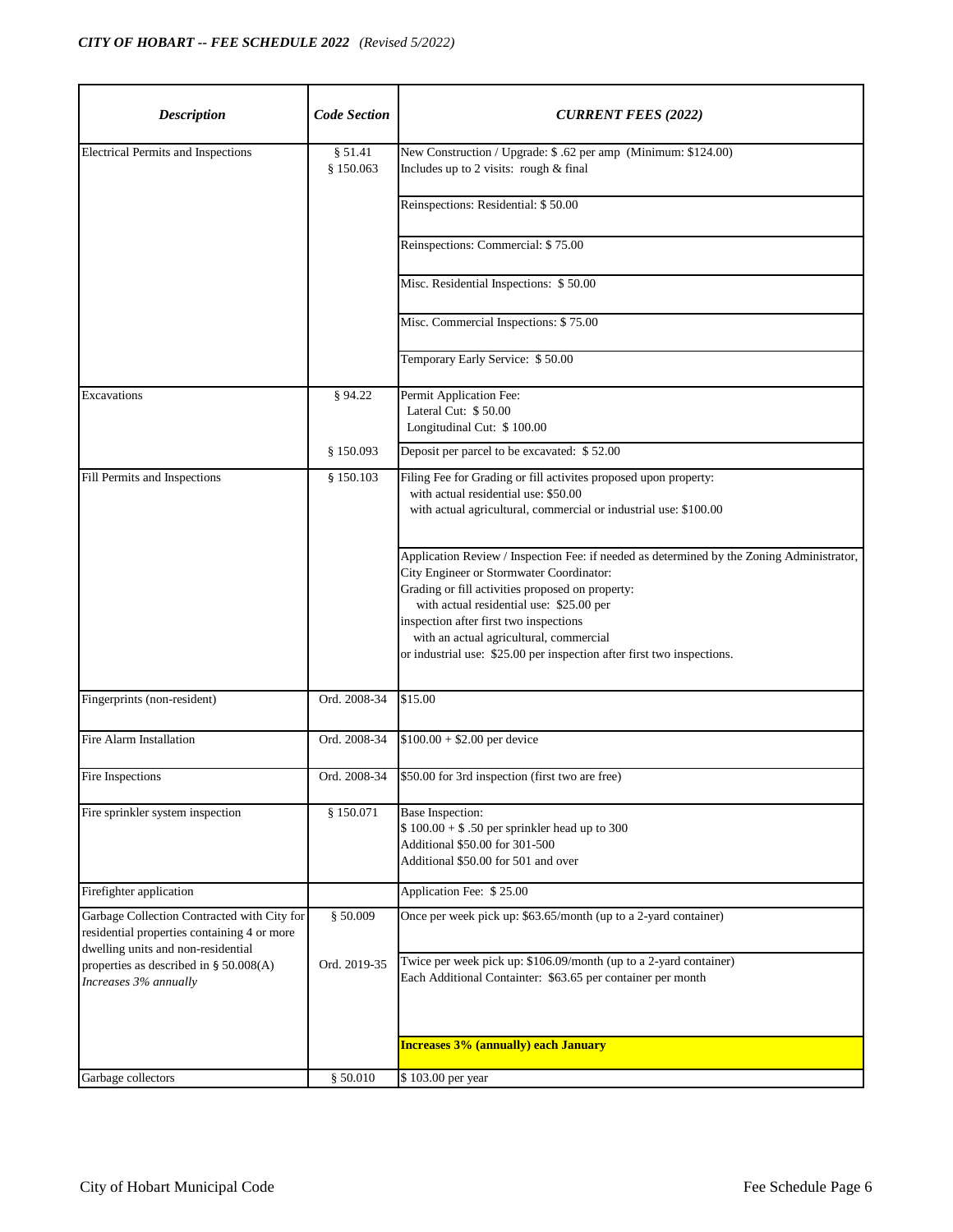| <b>Description</b>                                            | <b>Code Section</b>                      | <b>CURRENT FEES (2022)</b>                                                                                                                                                                                                      |
|---------------------------------------------------------------|------------------------------------------|---------------------------------------------------------------------------------------------------------------------------------------------------------------------------------------------------------------------------------|
| Garbage Collection Fee (Residential)<br>Increases 3% annually | §50.040<br>Ord. 2008-36<br>Ord. 2019-35  | \$21.22 per month per unit.<br>City Garbage Collection services shall serve each single family residential unit and each<br>duplex residential unit and each fourplex multi-family residential unit located within the<br>city. |
|                                                               |                                          | Eligible residential garbage collection customers age 65 or over shall be assessed a reduced<br>flat rate amount of \$15.91 per month once application is made for the reduction and<br>eligiblity is established.              |
|                                                               | \$50.034<br>Ord. 2015-03<br>Ord. 2019-35 | Registration Fee for Additional Garbage Container: \$37.13                                                                                                                                                                      |
|                                                               | \$50.034<br>Ord. 2015-03<br>Ord. 2019-35 | Monthly Additional Garbage Collection and Disposal Fee (per garbage container): \$21.22<br>per month                                                                                                                            |
|                                                               | \$50.034<br>Ord. 2015-03<br>Ord. 2019-35 | Monthly Additional Garbage Collection and Disposal Fee for Senior Citizens subject to<br>determination of eligibility (per garbage container): \$15.91 per month                                                                |
|                                                               | \$50.005<br>Ord. 2019-35                 | Electronics: Curbside pickup: \$10.00 per item<br>Special Pick-ups: Minimum Charge \$15.00 / Actual amount determined by man-hours,<br>equipment required and cost of disposal of items. Certain exclusions apply.              |
|                                                               |                                          | <b>Increases 3% (annually) each January</b>                                                                                                                                                                                     |
| Golf Cart and Recreational Off-Road<br>Vehicle Permits        | Ord. 2021-11                             | Annual Permit Fee: \$25.00 after passing inspection<br>Permits issued in 2021 are valid until April 1, 2023. To be obtained annually thereafter                                                                                 |
| HVAC permits, inspections                                     | \$150.076<br>\$150.063                   | Permit Fee for Heating & Air combined: \$140.00 (includes 2 inspections)                                                                                                                                                        |
|                                                               |                                          | Heating Inspections: \$75.00                                                                                                                                                                                                    |
|                                                               |                                          | Air Conditioning Inspections: \$75.00                                                                                                                                                                                           |
|                                                               |                                          | Duct work inspections: \$75.00                                                                                                                                                                                                  |
|                                                               |                                          | Speciality Exhaust systems inspections: \$85.00                                                                                                                                                                                 |
|                                                               |                                          | Fireplaces and Woodburning Stoves: \$9.00 per \$1,000 value of construction.<br>(Minimum Permit Fee: \$40.00)                                                                                                                   |
|                                                               |                                          | Commercial Exhaust Fans: \$75.00 for initial inspection of up to five (5) commercial<br>exhaust fans, plus \$5.00 per fan for each fan in excess of five (5).<br>Additional inspections when required: \$75.00 each inspection. |
|                                                               |                                          | Additional Inspections: Residential: \$50.00 Commercial: \$75.00<br>To be paid for each inspection performed by the HVAC inspector beyond the rough and<br>final inspections.                                                   |
| Hawkers, peddlers, solicitors                                 | \$112.02                                 | Permit per day/per person: \$ 6.00 or<br>Annual License Fee: \$103.00                                                                                                                                                           |
|                                                               | \$112.24                                 | Registration Fee: \$16.00                                                                                                                                                                                                       |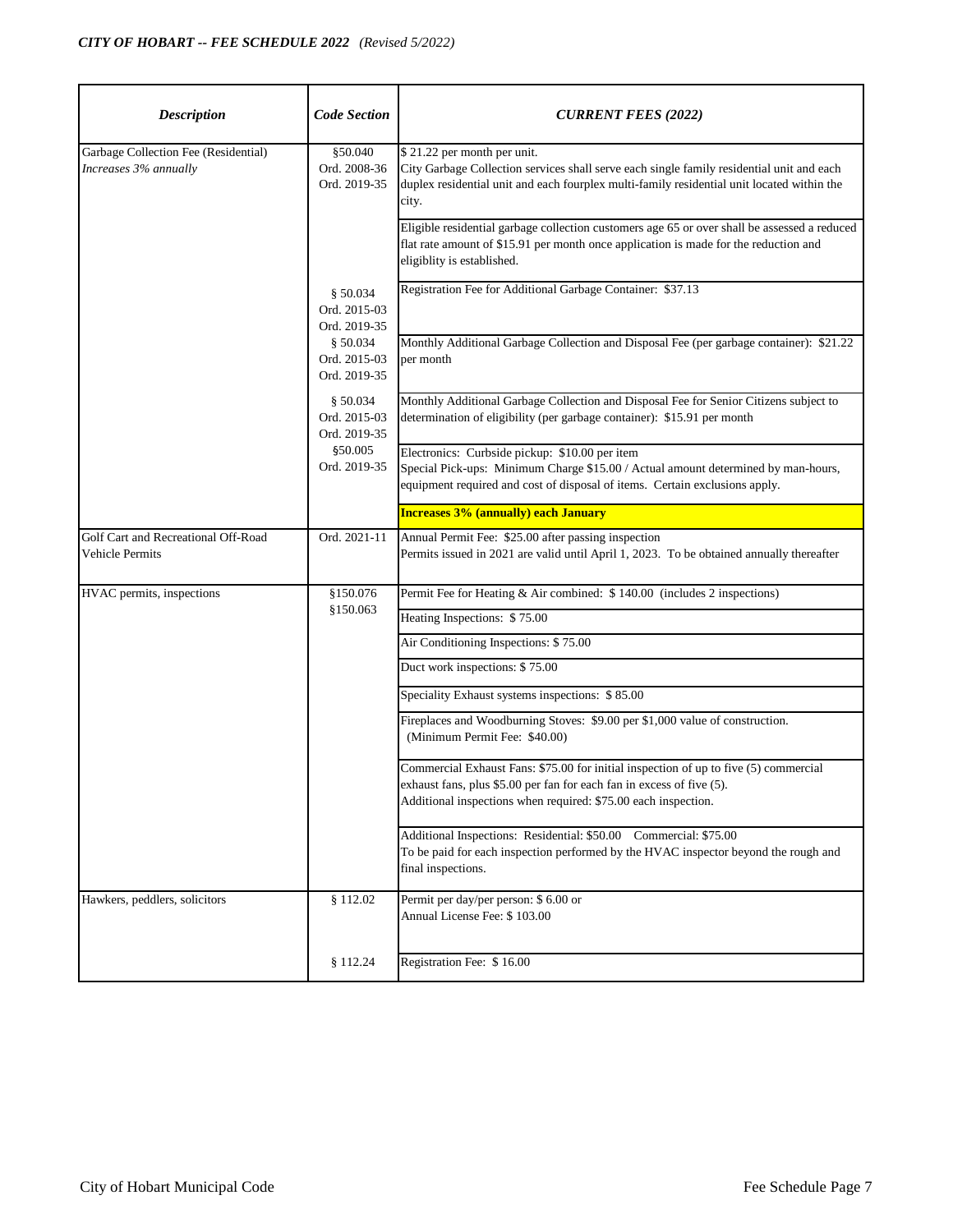| <b>Code Section</b>                     | <b>CURRENT FEES (2022)</b>                                                                                                                                                                                                                                                                                                                                                                                                                                                                                                                                                         |
|-----------------------------------------|------------------------------------------------------------------------------------------------------------------------------------------------------------------------------------------------------------------------------------------------------------------------------------------------------------------------------------------------------------------------------------------------------------------------------------------------------------------------------------------------------------------------------------------------------------------------------------|
| § 90.47                                 | Registration Fee: \$11.00<br>If the application shall be approved, any commercial establishment, I.e. pet shop, store,<br>permanent auction facility, riding facility, stable, training facility, boarding facility or<br>permanent residence of animals that perform for money, shall either hold a current Indiana<br>retail merchants certificiate for the business so approved or pay to the city's Clerk-Treasurer<br>the registration fee.                                                                                                                                   |
|                                         | <b>Breeding Kennel Fees:</b><br>Less than 15 animals: \$11.00<br>16 to 40 animals: \$16.00<br>More than 41 animals: \$21.00<br>If the application shall be approved, dog or cat kennels established for the breeding or sale<br>of the animals shall pay the registration fee to the city's Clerk-Treasurer for the number of<br>animals over 4 months of age.                                                                                                                                                                                                                     |
| § 32.36                                 | Application fee equal to one tenth of one percent (0.1%) of the total amount of the Bond<br>financing request at the time application is made.                                                                                                                                                                                                                                                                                                                                                                                                                                     |
| Ord. 2008-34                            | \$10.00                                                                                                                                                                                                                                                                                                                                                                                                                                                                                                                                                                            |
| § 32.24                                 | Per Inspection: \$6.00<br>For the inspection of motor vehicles, semi-trailers and recreational vehicles or any other<br>vehicle.                                                                                                                                                                                                                                                                                                                                                                                                                                                   |
| Ord. 2008-34                            | Per Report: .10 / page copy fee                                                                                                                                                                                                                                                                                                                                                                                                                                                                                                                                                    |
| \$154.307                               | Application Fee: \$52.00<br>Inspection Fee: \$52.00<br>Per day fee: \$26.00                                                                                                                                                                                                                                                                                                                                                                                                                                                                                                        |
| Ord. 2010-30<br>Ord. 2019-35<br>§50.120 | Recycled Paint available for resale to the public shall not exceed \$5.00 per gallon, the exact<br>price to be determined by the order of the Mayor. Written Waiver & Release required prior<br>to purchase.<br>2020 Rate: \$5.00 per gallon                                                                                                                                                                                                                                                                                                                                       |
| Ord. 2021-45                            | Deposit Required: \$200<br>Day Rental 10 am - 6 pm (including cleaning):<br>Resident: \$400 / Non-Resident: \$500<br>Night Rental 10 am - 12 midnight (including cleaning):<br>Resident: \$600 / Non-Resident: \$700<br>Political Parties: \$150 (including cleaning)<br>Not for Profit Parties: \$200 (including cleaning)<br>Meeting Rate (4 hours): Resident: \$150 / Non-Resident: \$200<br>Security (issued by Hobart Police Dept): \$125 for 5 hours if alcohol is being served<br>Licensed Bartender (issued by Hobart Park Dept.): \$75<br>25% Military discount available |
|                                         |                                                                                                                                                                                                                                                                                                                                                                                                                                                                                                                                                                                    |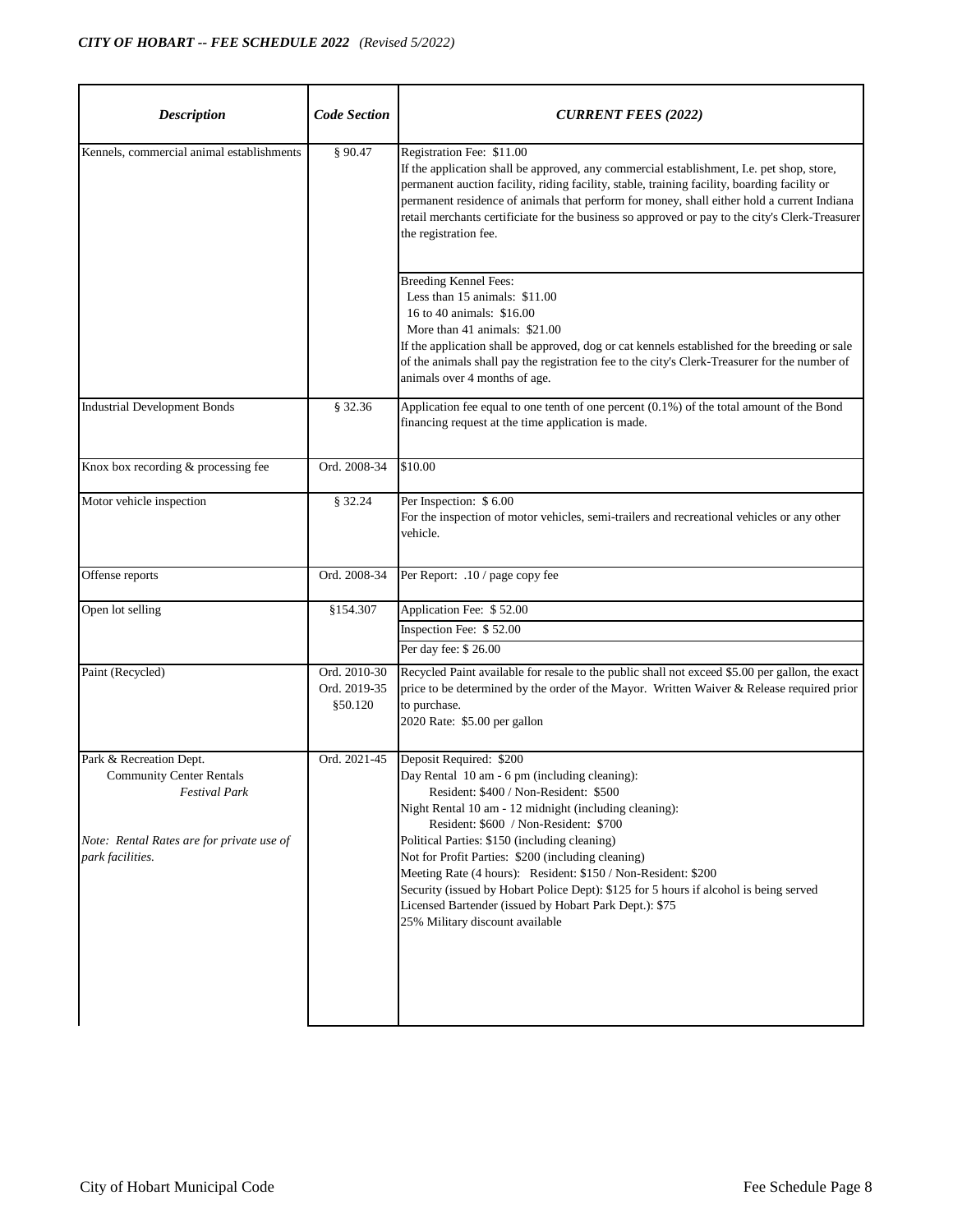| <b>Description</b>                                                                                                                                                                                                                | <b>Code Section</b> | <b>CURRENT FEES (2022)</b>                                                                                                                                                                                                                                                                                                                                                                                                                                                                                            |
|-----------------------------------------------------------------------------------------------------------------------------------------------------------------------------------------------------------------------------------|---------------------|-----------------------------------------------------------------------------------------------------------------------------------------------------------------------------------------------------------------------------------------------------------------------------------------------------------------------------------------------------------------------------------------------------------------------------------------------------------------------------------------------------------------------|
| <b>Other Rentals</b>                                                                                                                                                                                                              | Ord. 2021-45        | <b>Bandshell or Gazebo:</b><br>2 hours: Resident: \$40 / Non-Resident: \$50<br>All Day: Resident: \$100 / Non-Resident: \$150<br>Park Shelters:<br>2 hours: Resident: \$40 / Non-Resident: \$50<br>All Day: Resident: \$100 / Non-Resident: \$150<br>Baseball/Softball/Soccer Fields: 2 hours: Resident: \$40 / Non-Resident: \$100<br>2 hours: Registered Non-Profit: \$25                                                                                                                                           |
|                                                                                                                                                                                                                                   |                     | Hillman & City Ball Park: All Day: Resident: \$150 / Non-Resident: \$300<br>All Day: Registered Non-Profit: \$100<br>Electric Service: Additional \$50 per rental (if available)<br><b>Additional Picnic Tables: \$10</b>                                                                                                                                                                                                                                                                                             |
| <b>Community Pool Rentals</b><br>(825 W. 10th St.)                                                                                                                                                                                | Ord. 2021-45        | Pool Rentals after hours:<br>Deposit Required: \$100<br>Resident: \$300 / Non-Resident: \$350<br>Not-for-Profit groups: \$250<br>Pool Outside Shelter (3 hours): Resident: \$40 / Non-Resident: \$50<br>During Regular Pool Hours: Inside Shelter Party (30 hours): \$25                                                                                                                                                                                                                                              |
| Pool Passes / Season Passes<br>2019 Season: June 1 - August 11<br>Hours (weather permitting):<br>7 days per week: 11am - 6pm                                                                                                      | Ord. 2021-45        | Daily Rates:<br>Ages 2 & Under:<br>Free<br>Ages 3 & up:<br>\$5 per person<br>Seniors (60 & up): $$3$ per person<br>Non-Resident:<br>\$10 per person<br><b>Season Passes:</b><br>Resident: Single: \$60<br>Couple: \$120<br>Family*: \$225<br>Resident: Senior (60 & up) Single: \$50 / Senior Couple: \$100<br>Non-Resident: Single: \$80 / Couple: \$140 / Family*: \$300<br>*Family Passes maximum of 5 people; \$25 for each person after 5th                                                                      |
| Park & Recreation Dept.<br><b>Public Events</b><br>Requires a \$1 Million Dollar Event<br>insurance policy with the City of Hobart<br>listed as insured.<br>Registered Non-Profits: Must provide<br>valid $501(c)(3)$ Certificate |                     | No Deposit Required.<br>Veterans Park:<br>Resident: \$300 / Registered Non-Profit: \$150 (no electric)<br>Rugby Field:<br>Resident: \$300 / Registered Non-Profit: \$150 (Electric \$50 Addtl.)<br>Festival Park: (does not include Community Center use)<br>Resident: \$300 / Registered Non-Profit: \$150 (Electric \$50 Addtl.)<br>Robinson Lake:<br>Resident: \$300 / Registered Non-Profit: \$150 (no electric)<br><b>Brickie Bowl:</b><br>Resident: \$300 / Registered Non-Profit: \$150 (Electric \$50 Addtl.) |
| Parking permits                                                                                                                                                                                                                   | §72.09              | Per month: \$11.00                                                                                                                                                                                                                                                                                                                                                                                                                                                                                                    |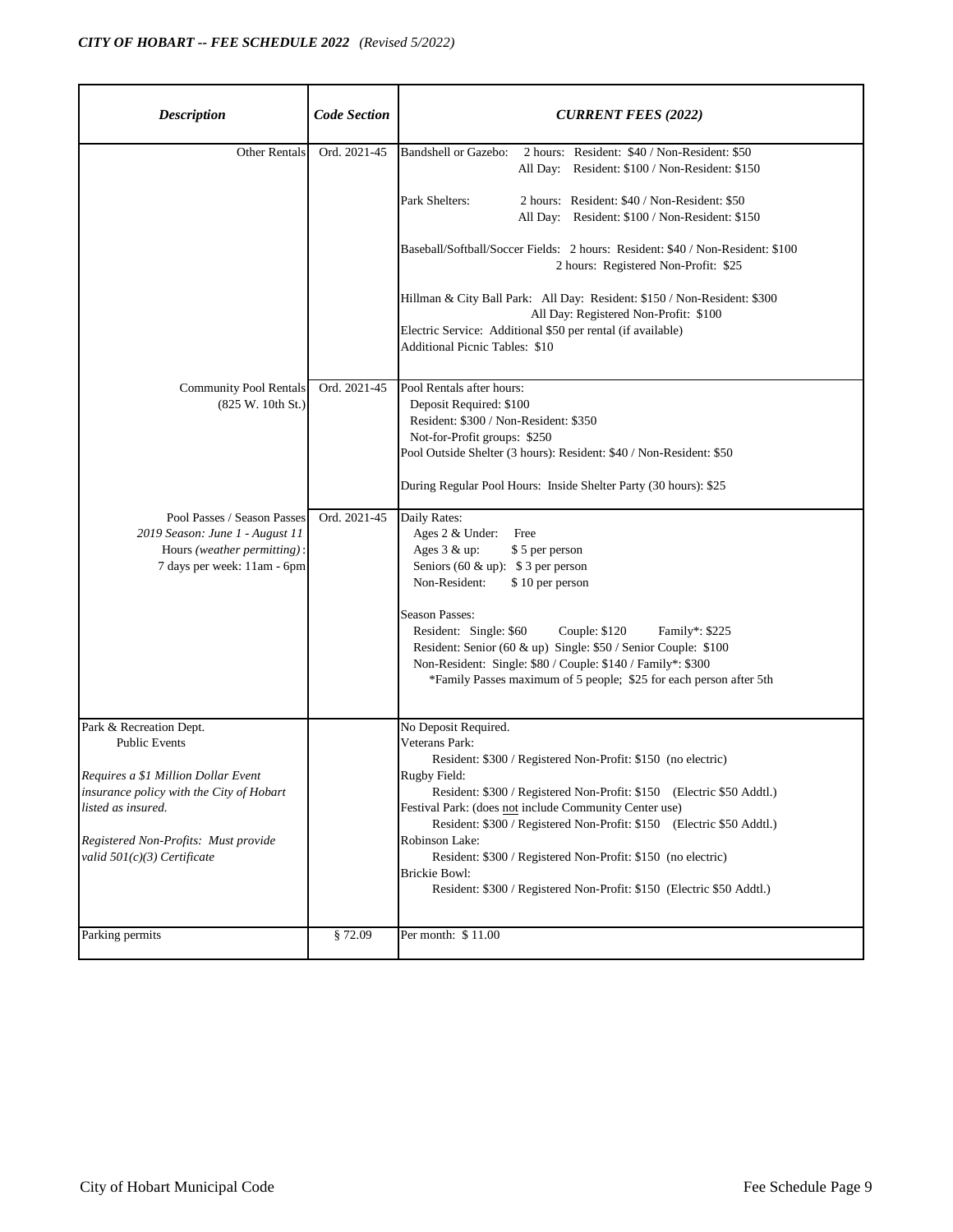| <b>Description</b>                                                    | <b>Code Section</b>                  | <b>CURRENT FEES (2022)</b>                                                                                                                                                                                                                                                                                                                                                                                                                                                                                                                                                                                                                                              |
|-----------------------------------------------------------------------|--------------------------------------|-------------------------------------------------------------------------------------------------------------------------------------------------------------------------------------------------------------------------------------------------------------------------------------------------------------------------------------------------------------------------------------------------------------------------------------------------------------------------------------------------------------------------------------------------------------------------------------------------------------------------------------------------------------------------|
| PCC Community Area Rentals<br>Rentals to be booked through Park Dept. | Ord. 2011-29<br>Amended<br>5/18/2022 | Deposit per Rental: \$200<br>Resident Gym Rental 10am-10pm (Saturday or Sunday): \$200<br>Non-Resident Gym Rental 10am-10pm (Saturday or Sunday): \$300<br>Non-Profit Gym Rental All day (must be registered non-profit): \$150<br>Resident Party Package 10am-10pm (includes Party Room & Gym): \$250<br>Non-Resident Party Package 10am-10pm (includes Party Room & Gym): \$350<br>Resident Gym Rental for 3 hours: \$75<br>Non-Resident Gym Rental for 3 hours: \$125<br>Non-Profit Gym Rental for 3 hours: \$30<br>Resident Meeting Room (no food): \$40 for 2 hours<br>Non-Resident Meeting Room (no food): \$80 for 2 hours<br>Rentals must be booked in advance. |
| Peddlers, solicitors, hawkers                                         | \$112.02                             | Permit per day/per person: \$6.00<br><b>or</b>                                                                                                                                                                                                                                                                                                                                                                                                                                                                                                                                                                                                                          |
|                                                                       |                                      | Annual License Fee: \$103.00                                                                                                                                                                                                                                                                                                                                                                                                                                                                                                                                                                                                                                            |
|                                                                       | \$112.24                             | Registration Fee: \$16.00                                                                                                                                                                                                                                                                                                                                                                                                                                                                                                                                                                                                                                               |
| Pet licenses, generally                                               |                                      | See Cats or Dogs                                                                                                                                                                                                                                                                                                                                                                                                                                                                                                                                                                                                                                                        |
| Photo CD (HPD)                                                        | Ord. 2008-34                         | \$52.00                                                                                                                                                                                                                                                                                                                                                                                                                                                                                                                                                                                                                                                                 |
| Photo - Single (HPD)                                                  | Ord. 2008-34                         | \$6.00                                                                                                                                                                                                                                                                                                                                                                                                                                                                                                                                                                                                                                                                  |
| <b>Plan Commission Matters</b>                                        |                                      | See Zoning and Planning Fees                                                                                                                                                                                                                                                                                                                                                                                                                                                                                                                                                                                                                                            |
| <b>Plumbing Contractors</b>                                           | \$150.153                            | Application Fee: \$125.00                                                                                                                                                                                                                                                                                                                                                                                                                                                                                                                                                                                                                                               |
| (Licenses expire annually: Dec 31st)                                  | \$150.063<br>\$150.152               | Initial License Fee: \$125.00                                                                                                                                                                                                                                                                                                                                                                                                                                                                                                                                                                                                                                           |
|                                                                       |                                      | Annual License Renewal: \$75.00                                                                                                                                                                                                                                                                                                                                                                                                                                                                                                                                                                                                                                         |
| Plumbing permits                                                      | \$150.156                            | Minimum Permit Fee: \$140.00                                                                                                                                                                                                                                                                                                                                                                                                                                                                                                                                                                                                                                            |
|                                                                       | \$150.063                            | Includes installation of water heater, waste discharge device or plumbing fixtures, up to a<br>maximum of 15 fixtures and includes 3 inspections.                                                                                                                                                                                                                                                                                                                                                                                                                                                                                                                       |
|                                                                       |                                      | Permits for $> 15$ fixtures: \$7.00 per fixture                                                                                                                                                                                                                                                                                                                                                                                                                                                                                                                                                                                                                         |
| Extra Inspections:                                                    |                                      | Additional Inspections in excess of three (3):<br>Residential: \$50.00<br>Commercial: \$75.00                                                                                                                                                                                                                                                                                                                                                                                                                                                                                                                                                                           |
| Minimum Repair/Alteration:                                            |                                      | Minimum Repair/Alteration Permit Fee: \$50.00<br>Includes replacement of up to three (3) residential fixtures with one (1) inspection.                                                                                                                                                                                                                                                                                                                                                                                                                                                                                                                                  |
| <b>Backflow Preventer:</b>                                            |                                      | \$50.00 (Fee includes one inspection)                                                                                                                                                                                                                                                                                                                                                                                                                                                                                                                                                                                                                                   |
| Hot Water Heater:                                                     |                                      | \$50.00 (Fee includes one inspection)                                                                                                                                                                                                                                                                                                                                                                                                                                                                                                                                                                                                                                   |
| Police officer application                                            |                                      | Application Fee: \$40.00                                                                                                                                                                                                                                                                                                                                                                                                                                                                                                                                                                                                                                                |
| Pool rooms, billiard parlors                                          | \$111.02                             | Annually (1st table): \$11.00                                                                                                                                                                                                                                                                                                                                                                                                                                                                                                                                                                                                                                           |
|                                                                       |                                      | Annually (each additional): \$ 6.00                                                                                                                                                                                                                                                                                                                                                                                                                                                                                                                                                                                                                                     |
| Public Records<br>(Copy costs not otherwise specified)                |                                      | Copies of public records requested: \$.10 per page<br>Audio CD of Public Meetings: \$1.00 per CD                                                                                                                                                                                                                                                                                                                                                                                                                                                                                                                                                                        |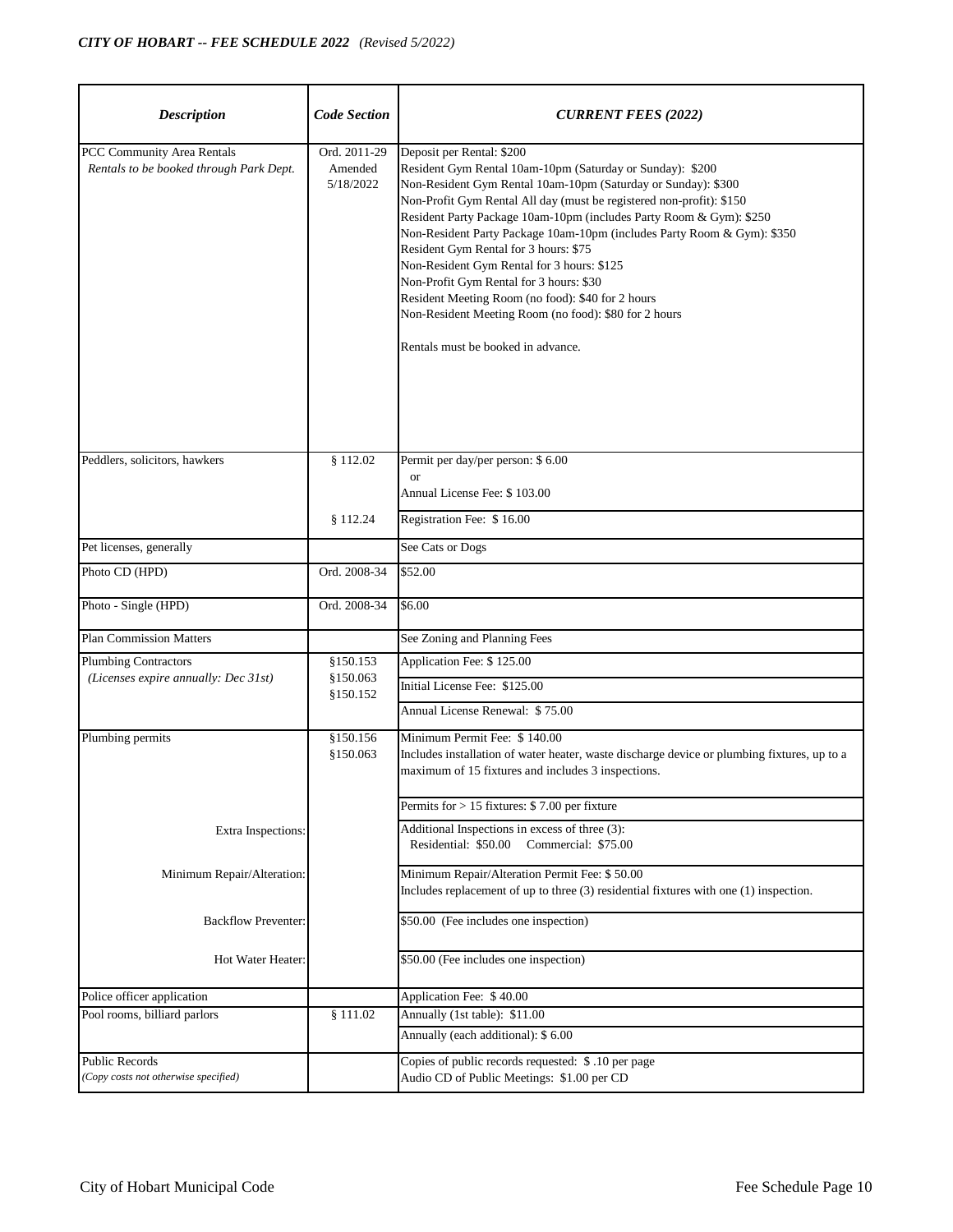| <b>Description</b>                                                                                            | <b>Code Section</b>      | <b>CURRENT FEES (2022)</b>                                                                                                                                                                                                                                                                                                                                                                                             |
|---------------------------------------------------------------------------------------------------------------|--------------------------|------------------------------------------------------------------------------------------------------------------------------------------------------------------------------------------------------------------------------------------------------------------------------------------------------------------------------------------------------------------------------------------------------------------------|
| Recovery Zone Facility Bonds                                                                                  | § 32.36                  | Application fee equal to one tenth of one percent (0.1%) of the total amount of the Bond<br>financing request at the time application is made.                                                                                                                                                                                                                                                                         |
| <b>Refuse Disposal</b>                                                                                        | § 50.005<br>Ord. 2019-35 | Dump Permit: Semi-Annual: \$25.00 (January 1st - June 30th / July 1st - December 31st)<br>Proof of residency required.                                                                                                                                                                                                                                                                                                 |
|                                                                                                               |                          | Concrete delivered to City dump station: \$20.00 per pick-up truck load<br>Concrete picked up by the City: \$60.00 per load                                                                                                                                                                                                                                                                                            |
|                                                                                                               | Ord. 2019-35             | Electronics: Curbside pickup: \$10.00 per item<br>Special Pick-ups: Minimum Charge \$15.00 / Actual amount determined by man-hours,<br>equipment required and cost of disposal of items. Certain exclusions apply.                                                                                                                                                                                                     |
| <b>Rental Housing Property Registration</b>                                                                   | Ord. 2020-35             | Due July 15 each year.<br>Annual Registration Fee: \$5.00 for each apartment, rental dwelling or rental unit.<br>Rental units that are part of a rental commuinty shall be imposed a \$5.00 registration fee<br>for the rental community. If a rental unit is not part of a rental community, the registration<br>fee shall be imposed for each separate parcel of real property on which a rental unit is<br>located. |
| Salvage VIN Inspection                                                                                        | Ord. 2008-34             | \$25.00                                                                                                                                                                                                                                                                                                                                                                                                                |
| Senior Center<br>Maria Reiner Center (MRC)                                                                    |                          | Membership: Residents: \$30.00 per year<br>Non-Residents: \$50.00 per year<br>Guest Fees: \$3.00 per day                                                                                                                                                                                                                                                                                                               |
| Sewers (see also the following schedule:<br>Summary of Connection Fee Charges by<br>Cost Per Gallon Per Unit) | \$53.003                 | Connection inspection and permit:<br>Residential or Commercial: \$25.00<br>Industrial: \$50.00                                                                                                                                                                                                                                                                                                                         |
|                                                                                                               |                          | Service connection of 6-inch or less diameter:<br>a) Less than 200 ft. in length: \$50; and<br>b) $200$ ft. or more in length: \$100.                                                                                                                                                                                                                                                                                  |
|                                                                                                               |                          | Service connection more then 6-inch diameter:<br>a) Less than 200 ft. in length: \$100; and<br>b) $200$ ft. or more in length: \$200.                                                                                                                                                                                                                                                                                  |
|                                                                                                               | § 53.033                 | No person who has paid a district and local sewer assessment shall be charged a tap-on fee,<br>and any person, having paid a district assessment only, shall pay a tap-on fee of \$5 per foot<br>of average lot width, and any person, having paid a local assessment only, shall pay a tap<br>on fee of \$1.50 per foot of a average lot width.                                                                       |
|                                                                                                               | \$53.034                 | The base connection charges shall include a connection service 1 or 2 families resident in a<br>single structure. An additional charge of \$100 shall be made for a connection servicing 3<br>to 6 families, inclusive, resident in a single structure, and an additional charge of \$200 shall<br>be made for a connection servicing 7-12 families, inclusive, resident in 1 structure.                               |
|                                                                                                               | \$53.053                 | Connection inspection and permit:<br>Residential or Commercial: \$25.00<br>Industrial: \$50.00                                                                                                                                                                                                                                                                                                                         |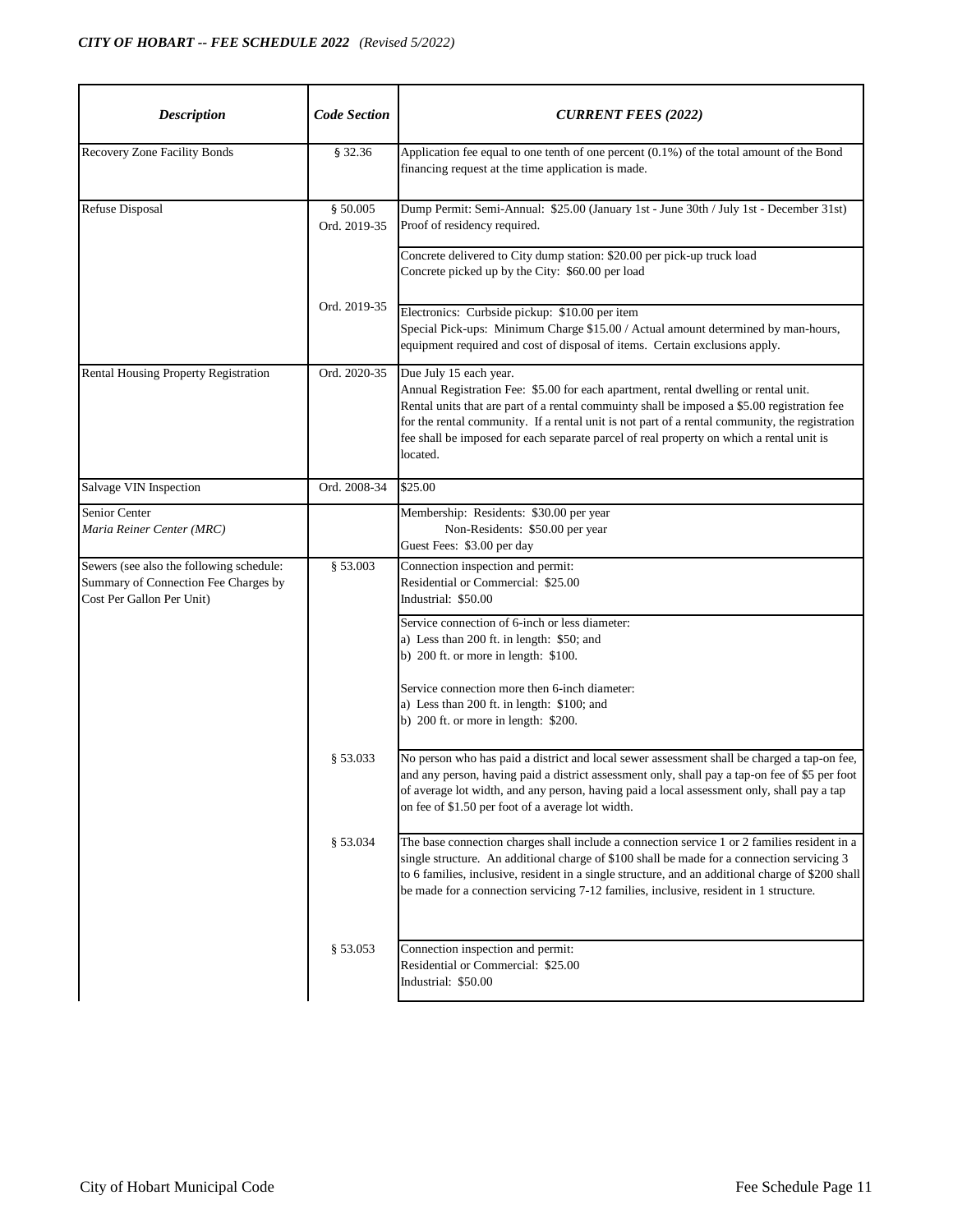| <b>Description</b>                                                                                                                                     | <b>Code Section</b>                                          | <b>CURRENT FEES (2022)</b>                                                                                                                                                                                                                                                                                                                                                                                                                                                                                                                                                                                                                                                                                                                                                                                                                                                                              |
|--------------------------------------------------------------------------------------------------------------------------------------------------------|--------------------------------------------------------------|---------------------------------------------------------------------------------------------------------------------------------------------------------------------------------------------------------------------------------------------------------------------------------------------------------------------------------------------------------------------------------------------------------------------------------------------------------------------------------------------------------------------------------------------------------------------------------------------------------------------------------------------------------------------------------------------------------------------------------------------------------------------------------------------------------------------------------------------------------------------------------------------------------|
| Sewers (cont'd)                                                                                                                                        | § 53.072<br>Ord. 2016-42<br>Ord. 2019-39                     | Billing Charge (per bill):<br>\$4.35<br>Base Rates (per month):<br>Meter Size (diameter)<br>$5/8"$ - $3/4"$<br>\$22.92<br>1"<br>22.92<br>132.94<br>$1 - 1/2"$<br>2"<br>229.20<br>3"<br>527.16<br>4"<br>916.80<br>6"<br>2,085.72<br>8"<br>3,715.33<br>10"<br>5,798.76<br>12"<br>8,356.63<br>Treatment Rate (per $1,000$ gallons per month): \$6.77<br>Unmetered Users (per month):<br>\$65.08<br>Single Family Home<br>The Treatment Rate will be adjusted periodically to reflect the changes in the cost of<br>wholesale sewage treatment. See Appendix A of the Hobart Common Council Ordinance<br>2019-39: Wholesale Sewage Treatment Cost Adjustment (Applicable to the Treatment Rate<br>Charge and Unmetered Single Family User Charge)                                                                                                                                                           |
| Satellite Users and certain<br>Multi-Unit Residential,<br>Commercial or<br><b>Industrial Property Users:</b><br>Pre-Treatment of<br>Non-Domestic Waste | Ord. 2015-04<br>Ord. 2016-42<br>Ord. 2019-39<br>Ord. 2021-01 | Rates and Surcharges are calculated individually in accordance with the Rules Governing<br>Rates and Charges for Sanitary Sewer Service -- Satellite and Multi-Unit Users.<br>Flow monitoring equipment may be required to be installed by the property owner as<br>determined by the City Engineer's findings.<br>See also: Exhibit to Hobart Common Council Ordinance 2019-39: Rates, Fees and Charges<br>of the Hobart Sanitary District Effective January 1, 2020; AND Exhibit to Hobart Common<br>Council Ordinance 2015-04: Hobart Sanitary District Rules Governing Rates and Charges<br>for Sanitary Sewer Service -- Satellite and Multi-Unit User<br>FOG (Fats, Oils & Grease) Permit: 2-year permit: \$125<br>Industrial User Initial Permit (5-year permit): \$630<br>Industrial User Annual Fee: \$340<br>See also: Schedule of Loading Surcharges in Exhibit to Council Ordinance 2021-01 |
| Signs                                                                                                                                                  |                                                              | See Building Permits for Signs                                                                                                                                                                                                                                                                                                                                                                                                                                                                                                                                                                                                                                                                                                                                                                                                                                                                          |
| Solicitors, hawkers, peddlers                                                                                                                          | § 112.02<br>§ 112.24                                         | Permit per day/per person: \$6.00<br><b>or</b><br>Annual License Fee: \$103.00<br>Registration Fee: \$16.00                                                                                                                                                                                                                                                                                                                                                                                                                                                                                                                                                                                                                                                                                                                                                                                             |
| <b>Special Meeting Fees</b>                                                                                                                            | Ord. 2013-25                                                 | §30.28: Common Council: \$750.00<br>§30.03: Board of Works: \$500.00<br>§31.036: Redevelopment: \$500.00 (either Fund 406 or Fund 410)<br>§31.056: Economic Development Commission: \$500.00                                                                                                                                                                                                                                                                                                                                                                                                                                                                                                                                                                                                                                                                                                            |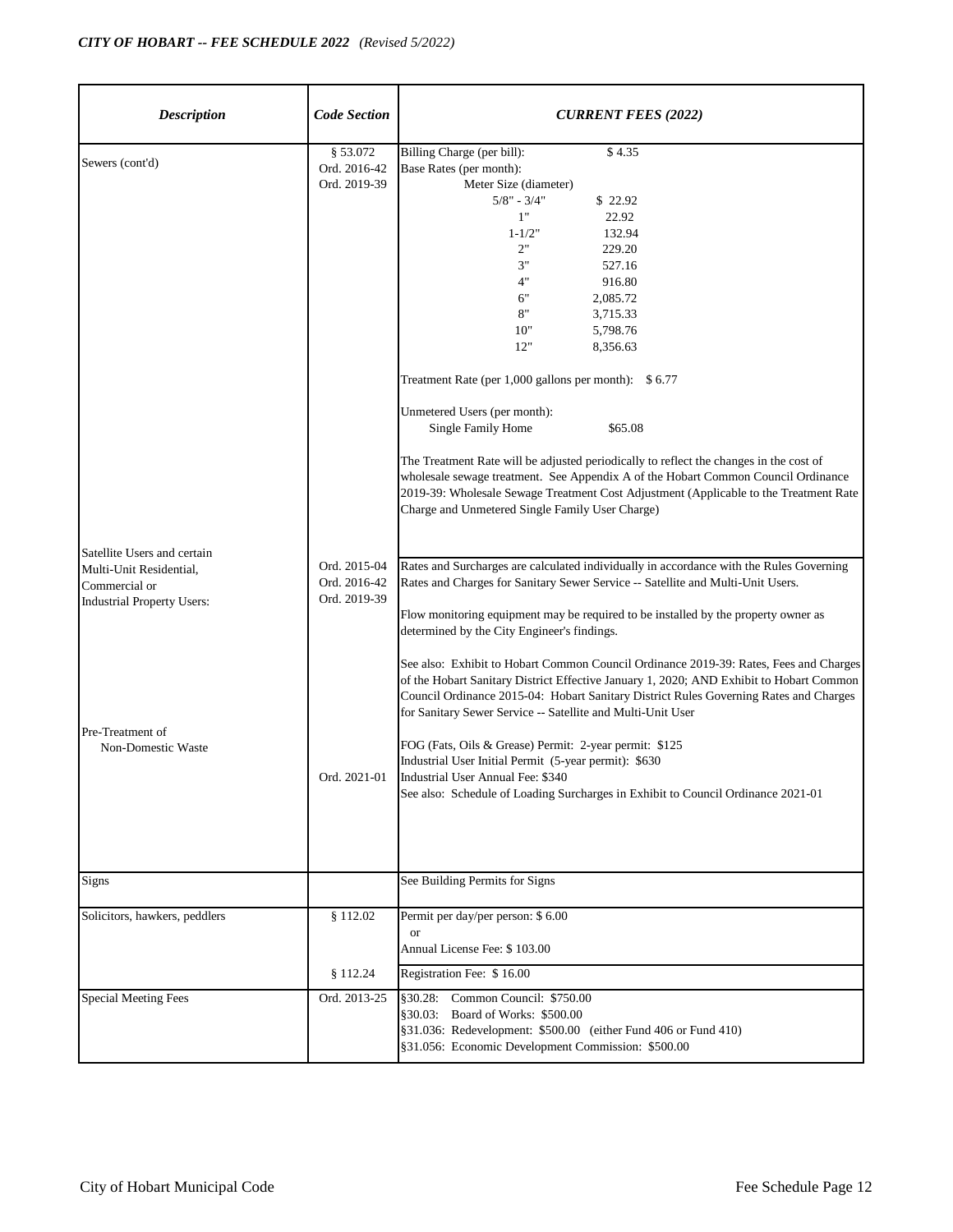| <b>Description</b>                   | <b>Code Section</b>                                                                                  | <b>CURRENT FEES (2022)</b>                                                                                                                                                                                                                                                                                                                                                                                                                                                                                                                                                                                                                                                      |
|--------------------------------------|------------------------------------------------------------------------------------------------------|---------------------------------------------------------------------------------------------------------------------------------------------------------------------------------------------------------------------------------------------------------------------------------------------------------------------------------------------------------------------------------------------------------------------------------------------------------------------------------------------------------------------------------------------------------------------------------------------------------------------------------------------------------------------------------|
| <b>Stormwater Management Permits</b> | \$152.089                                                                                            | (A) Residential developments.<br>$1$ to $4$ lots<br>\$361.00<br>\$<br>5 to 25 lots<br>515.00<br>26 to 75 lots<br>\$1,030.00<br>76 to 150 lots<br>\$1,545.00<br>150 or more lots<br>\$2,575.00<br>(B) Commercial / Industrial developments.<br>Up to 5.0 acres<br>\$515.00<br>5.1 to 10.0 acres<br>\$1,236.00<br>10.1 to 25.0 acres<br>\$2,060.00<br>25.1 or more acres<br>\$2,575.00                                                                                                                                                                                                                                                                                            |
| <b>Stormwater User Fees</b>          | Ord. 2016-25<br>Ord. 2021-44                                                                         | Collection of Stormwater User Fees will continue to be accomplished through a charge<br>appearing on the semi-annual property tax statement of each affected property owner of the<br>City, commencing with the first installment of 2016 real estate taxes payable in 2017.<br>Current rates are shown below:<br><b>2022 Rate</b><br>Residential Customers: (Customer Charge + ERU Charge) = \$145.70<br>Customer Charge:<br>\$44.40<br>ERU Charge:<br>\$101.30<br>Non-Residential Customers (Customer Charge + Charge per ERU):<br><b>Customer Charge:</b><br>\$44.40<br>Charge per ERU:<br>First 2 ERUs:<br>\$101.30<br>Next 68 ERUs:<br>\$67.87<br>Over 70 ERUs:<br>\$34.44 |
| Street / Curb Cut Permit             | Ord. 2008-34                                                                                         | \$250.00 (longitudinal cuts)                                                                                                                                                                                                                                                                                                                                                                                                                                                                                                                                                                                                                                                    |
| Subdivision lot approval             | \$153.007                                                                                            | 1 to 10 lots Base Fee: \$52.00<br>Over 10 lots:<br>Base Fee $+$ \$6.00 per lot over 10 lots                                                                                                                                                                                                                                                                                                                                                                                                                                                                                                                                                                                     |
| Tax abatement program                | § 32.02<br>Ord 2020-06<br>Ord. 2008-34<br>Amended by<br>Ord. 2017-28<br>Ord. 2018-13<br>Ord. 2018-34 | Application:<br>1 Residential living unit: \$206.00<br>Application:<br>More than 1 residential living unit: \$350.00<br>Application:<br>Commercial or Industrial project: \$350.00<br>Public Notice Fee: \$51.00 (includes Legal Notice: \$31.00 + Sign: \$20.00)<br>Amendment Fee (Minor): \$ 600.00<br>Amendment Fee (Major): \$1,200.00<br>Compliance Monitoring Fee: \$ 1,000.00 (for 10 yr. abatements)<br>or \$100.00 per year (if less than 10 years)                                                                                                                                                                                                                    |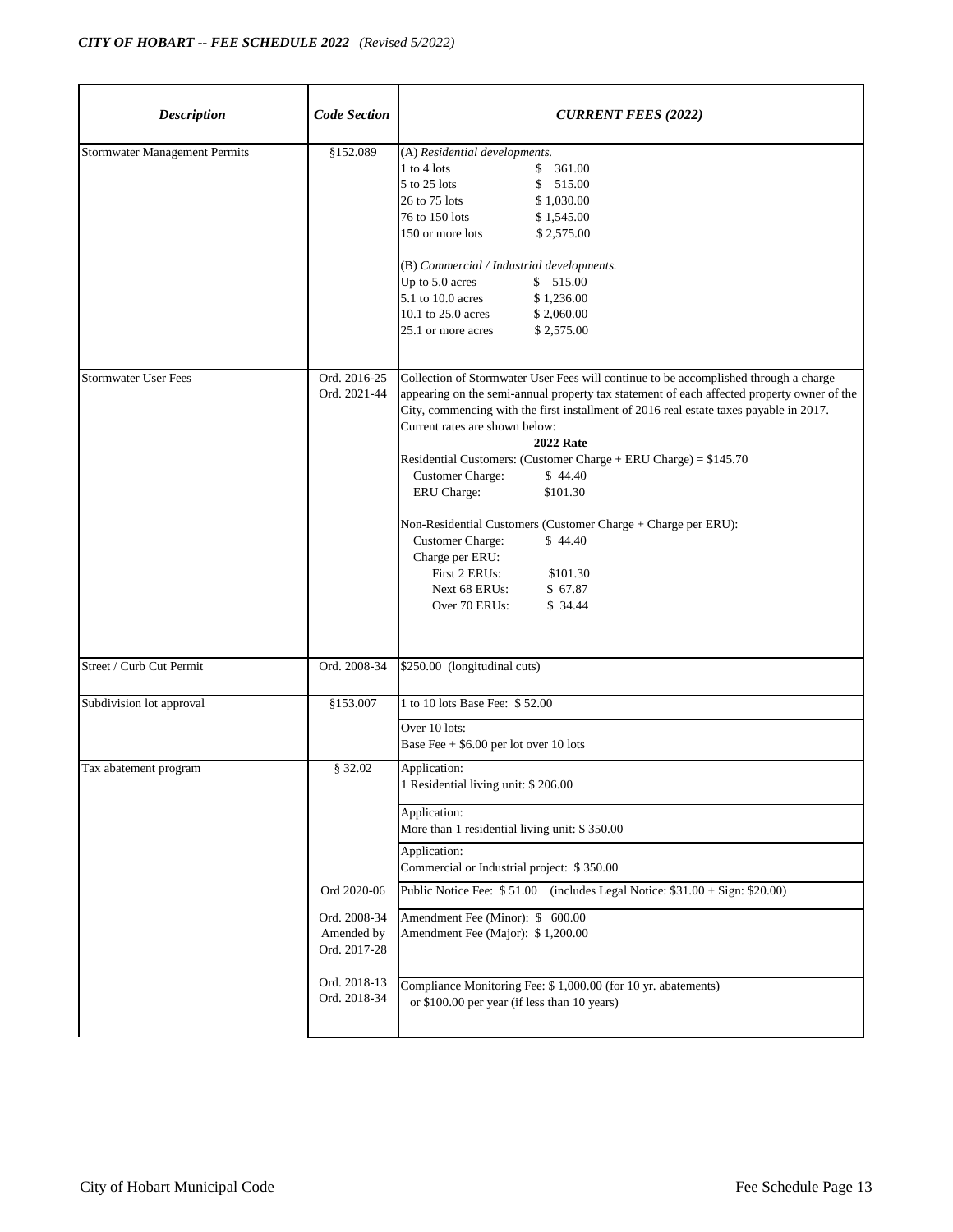| <b>Description</b>                                                     | <b>Code Section</b>                                                                                                                          | <b>CURRENT FEES (2022)</b>                                                                                                                                                                                                                                                                                                                                                                                                                                                                                      |
|------------------------------------------------------------------------|----------------------------------------------------------------------------------------------------------------------------------------------|-----------------------------------------------------------------------------------------------------------------------------------------------------------------------------------------------------------------------------------------------------------------------------------------------------------------------------------------------------------------------------------------------------------------------------------------------------------------------------------------------------------------|
| Tax abatement program (cont'd)                                         | Ord. 2008-34<br>Ord. 2013-39<br>Ord. 2016-11<br>Ord. 2017-10<br>Ord. 2018-06<br>Ord. 2018-09<br>Ord. 2018-34<br>Ord. 2020-06<br>Ord. 2020-26 | Financial Impact Analysis Fee:<br>For traditional real or personal property (either alone or together)<br>abatement requests: \$1,250.00<br>For flexible real property abatement requests: \$1,500.00<br>For flexible personal property abatement requests: \$1,500.00<br>For flexible or traditional personal property abatement requests where there<br>is existing abated personal property to take into account: \$2,250.00<br>For vacant building real estate tax deduction requests §32.02(C): \$1,500.00 |
|                                                                        | Ord. 2018-09<br>\$32.02(D)                                                                                                                   | Compliance Review for vacant building real estate tax deduction:<br>\$50.00 for each year for which the applicant has requested such deduction, not to exceed<br>ten (10) years, payable in a lump sum when application is filed.                                                                                                                                                                                                                                                                               |
|                                                                        | Ord. 2017-32<br>Ord. 2020-26<br>\$32.02(B)                                                                                                   | Compliance Review of Personal Property Tax Abatements:<br>\$2,500.00 Annually for as long as the abatement remains in effect.                                                                                                                                                                                                                                                                                                                                                                                   |
|                                                                        | \$154.531(C)<br>Ord. 2018-34                                                                                                                 | Preparation of Resolution of Common Council waiving non-compliance<br>with filing of tax abatement submissions<br>under IC 6-1.1-12.1-9.5(b): \$600.00                                                                                                                                                                                                                                                                                                                                                          |
| Taxicabs, other vehicles for hire                                      | \$110.21                                                                                                                                     | Annually (1st vehicle): \$103.00                                                                                                                                                                                                                                                                                                                                                                                                                                                                                |
|                                                                        |                                                                                                                                              | Annually for each additional vehicle per licensee: \$ 6.00                                                                                                                                                                                                                                                                                                                                                                                                                                                      |
| <b>Tree Trimming Licenses</b><br>(Licenses expire annually: Dec. 31st) | § 95.05<br>\$150.063                                                                                                                         | Application Fee: \$125.00<br>Initial License Fee: \$125.00<br>Annual License Renewal: \$75.00<br>Each general contractor and/or subcontractor shall renew his or her license annually, not<br>later than January 30 of each year.                                                                                                                                                                                                                                                                               |
| Vehicle Towing                                                         | Ord. 2008-34                                                                                                                                 | Administrative Fee: \$20.00                                                                                                                                                                                                                                                                                                                                                                                                                                                                                     |
| Vehicles for hire, taxicabs                                            | \$110.21                                                                                                                                     | Annually (1st vehicle): \$103.00<br>Annually for each additional vehicle per licensee: \$6.00                                                                                                                                                                                                                                                                                                                                                                                                                   |
| Video DVD                                                              | Ord. 2008-34                                                                                                                                 | \$50.00                                                                                                                                                                                                                                                                                                                                                                                                                                                                                                         |
| Wireless Communication Towers and Cell<br>Towers                       | § 154.403                                                                                                                                    | Application Fee for both towers and co-locates \$530.00. In addition, a<br>\$50.00 zoning fee shall be charged, so that the total fee, inclusive of the zoning fee, shall be<br>\$580.00.                                                                                                                                                                                                                                                                                                                       |
|                                                                        |                                                                                                                                              | Fee for Maintenance or upgrade of existing tower: Zoning Fee only \$50.00                                                                                                                                                                                                                                                                                                                                                                                                                                       |